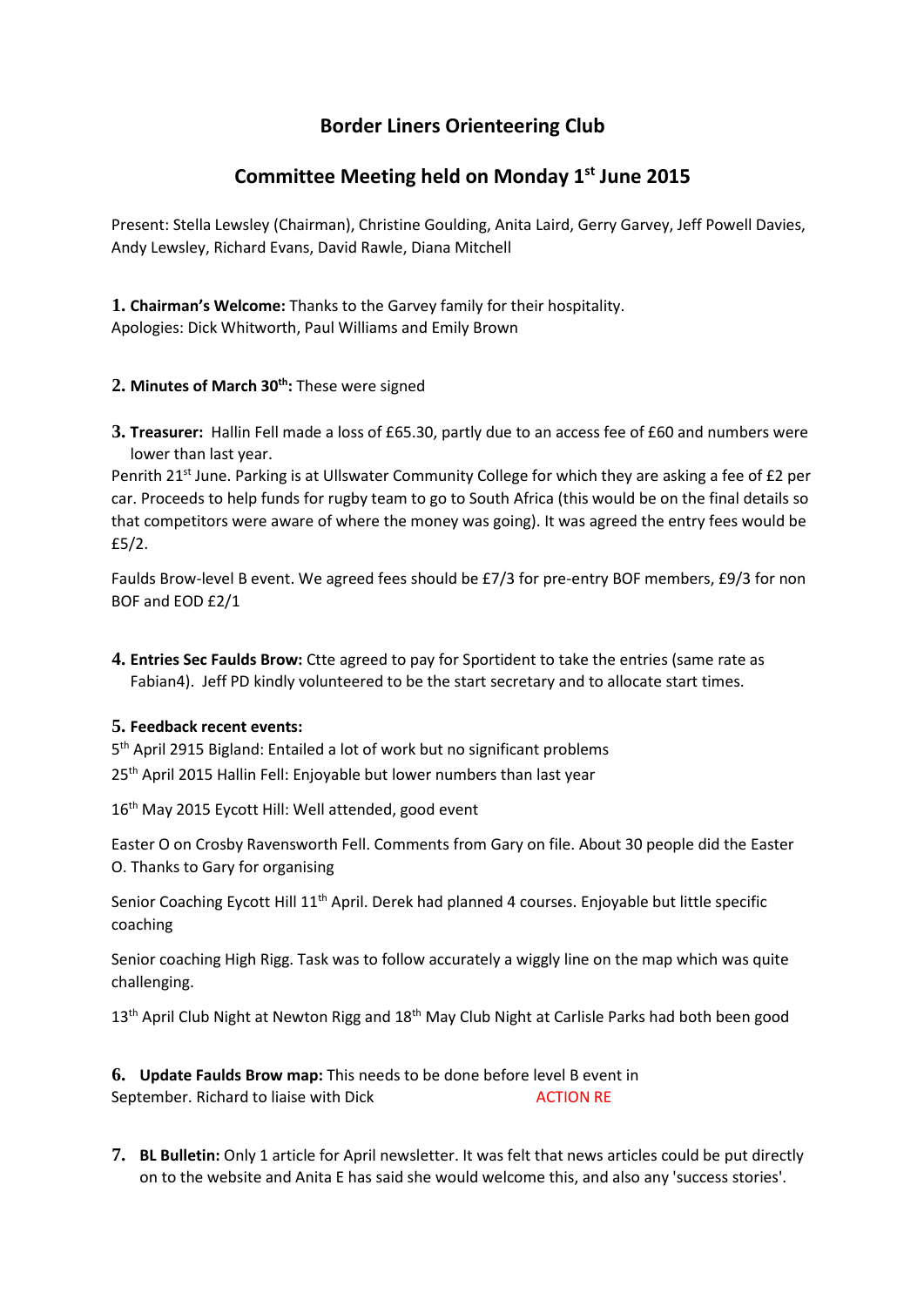Comments/articles/news can also be put on Face book and Twitter. It was felt that this was a more appropriate arrangement in the electronic age! Club members comments welcome on this arrangement. Thanks to Isabel for her work in producing the Bulletin Stella to e-mail Karen about changes ACTION SL

**8. Development plan review:** It was agreed to leave this review to a sub-group; Gerry, Andy, Richard John and possibly Isabel ACTION RE

**9. BL Feather:** We all agreed that it was important to have the feather both at A level events (especially relays) but also at our own D level and Galoppen events. We agreed to purchase a second feather which could be kept at the Wrens. The organiser would then collect it when collecting other equipment. The other feather would be used for A level events and competitors who had pre-entered would need to liaise to decide who would take it. Christine to enquire re purchase ACTION CG

### **10. Ongoing from AGM:** O tops – no progress

Web site- nil to report

### **11. Up-coming Events:**

21<sup>st</sup> June Penrith Urban-see 3 re parking at Ullswater Community Centre

18<sup>th</sup> July Talkin Tarn

15<sup>th</sup> Alston cancelled

6<sup>th</sup> Sept Faulds Brow. Permission obtained but it was suggested Raymond speaks to farmers about event. Anita to contact Raymond ACTION Ala

**12. Fixtures 2016:** Level C the following was decided 7th Feb Penrith Beacon

10<sup>th</sup> April Watermillock 6 th Nov Coombs Wood

### **AOB.**

Gerry has been approached by the military about the possibility of using some of our areas for their events as more technical than some of theirs. It was agreed BL would provide the venue and Gerry has offered to plan. They would organise.. Gerry to sort out dates so permission can be obtained ACTION GG

Carlisle City Council grants for coaching (from previous meeting) David has heard that we can apply for a grant. He will contact Anita so details can be put on website

ACTION DW

**14. Next meeting:** Mon 20th July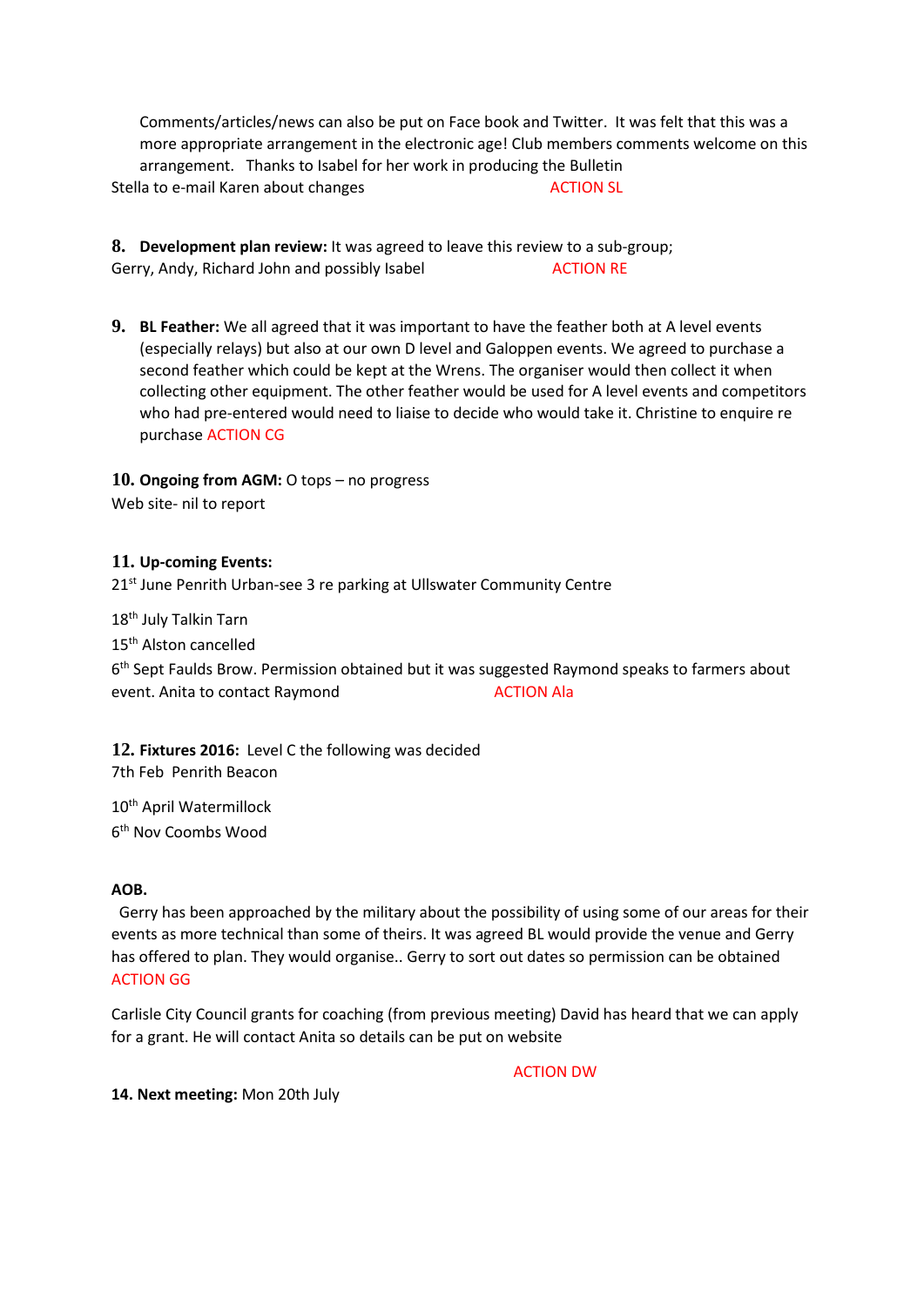# **Border Liners Orienteering Club**

# **Minutes of Committee Meeting held at \*\*\*\*\*\*\*\*\*\*\* on Monday 20th July 2015**

Present: Stella Lewsley (Chairman), Christine Goulding, Dick Whitworth, Gerry Garvey, Anita Laird, Andy Lewsley, Richard Evans, Jeff Powell Davies, David Rawle,John Roelich and Diana Mitchell

**!. Chairman's Welcome:** Thanks to Christine for hosting meeting. Apologies from Emily Brown

### **2. Minutes of previous meeting:** These were signed

- **3. Treasurer:** DVO have asked to use Eycott Hill. It was agreed we would charge £20
- **4. CDM:** Suggested areas for Lakes 5 2018. Askham Fell but problems with parking or High Pike which is further north. It was pointed out that much more manpower would be needed than BL could provide on its own for this event
- 5. Cumbria Schools Champs: Andy or Stella has offered to be BL rep at event on Sept 13<sup>th</sup>. It is WCOC's turn to organise this year and should be BL's turn next year but BL has no suitable areas for this event ACTION SL
- **6. Feedback recent events:** Penrith Urban: Good feedback. Parking at Ullswater School worked well. Talkin Tarn: Problems with long grass at this time of year Club Night at Castle Park was much enjoyed

### **7. Matters arising from previous meeting:**

Development plan review: Meeting arranged to discuss this

Second feather: It was agreed to purchase a  $2^{nd}$  feather although may not be exactly the same as present one. Dick to

investigate ACTION ACTION DW

O tops for juniors: nil to report

Website: Anita E is keen for more Facebook comments. Thanks to Anita for all her work

### **8. Up coming events:**

Alston cancelled for this year, possibly hold next year

Faulds Brow 6<sup>th</sup> Sept: John R organising and Roger Jackson controlling. Jeff will do a flyer to take to Scottish 6 days

### ACTION J PD

John to ask Karen to ask for helpers for Faulds Brow via bulk e-mail ACTION JR Carlisle Parks  $17<sup>th</sup>$  Oct: permission granted High Stand  $14<sup>th</sup>$  Nov permission obtained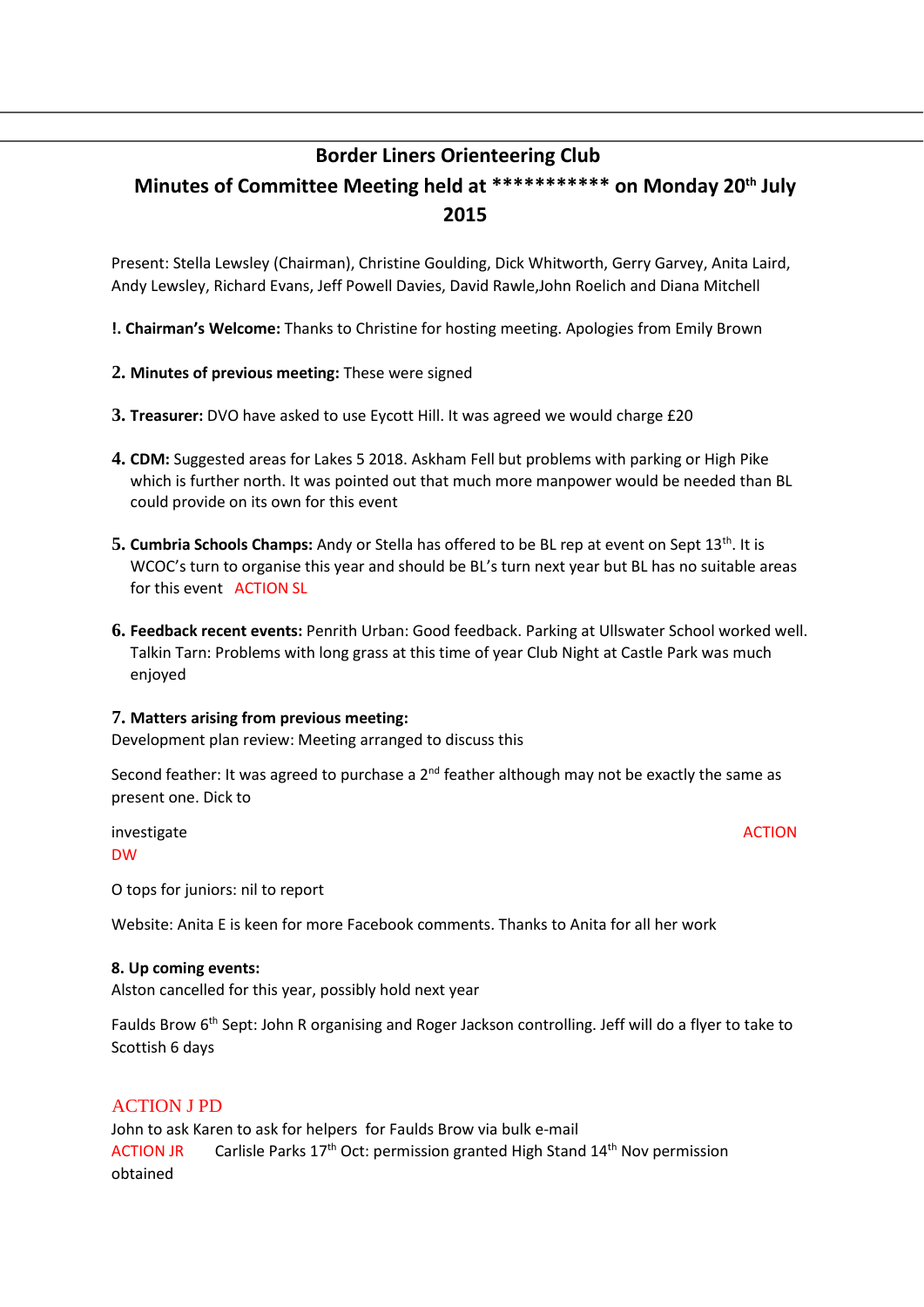9. Fixtures 2016: The following were agreed: Jan 16<sup>th</sup> Milton Rigg (D) Feb 7<sup>th</sup> Penrith Beacon(C), Mar  $5^{\text{th}}$ 

Aughertree (D), April 10<sup>th</sup> Watermillock (C), May 14<sup>th</sup> Talkin Tarn (D), June 18<sup>th</sup> Gelt Woods (D), July  $16<sup>th</sup>$  either

Alston or Brampton (D), Aug 13<sup>th</sup> Carlisle Parks (D), Sept 10<sup>th</sup> Eycott Hill, Oct 15<sup>th</sup> Askham (D), Nov 6<sup>th</sup> Coombs Wood (C), Dec 3 rd Hackthorpe (D)

**9. AOB:** Next Club night at Newton Rigg Sept 14th at which discussions about future Club nights will take place.

Stella to contact Karen ACTION ACTION SL John and Pam will organise Schools events next year

10. Next Committee meeting: Mon Oct 5<sup>th</sup> at Anita's AGM Tues Oct 27th at Stoneybeck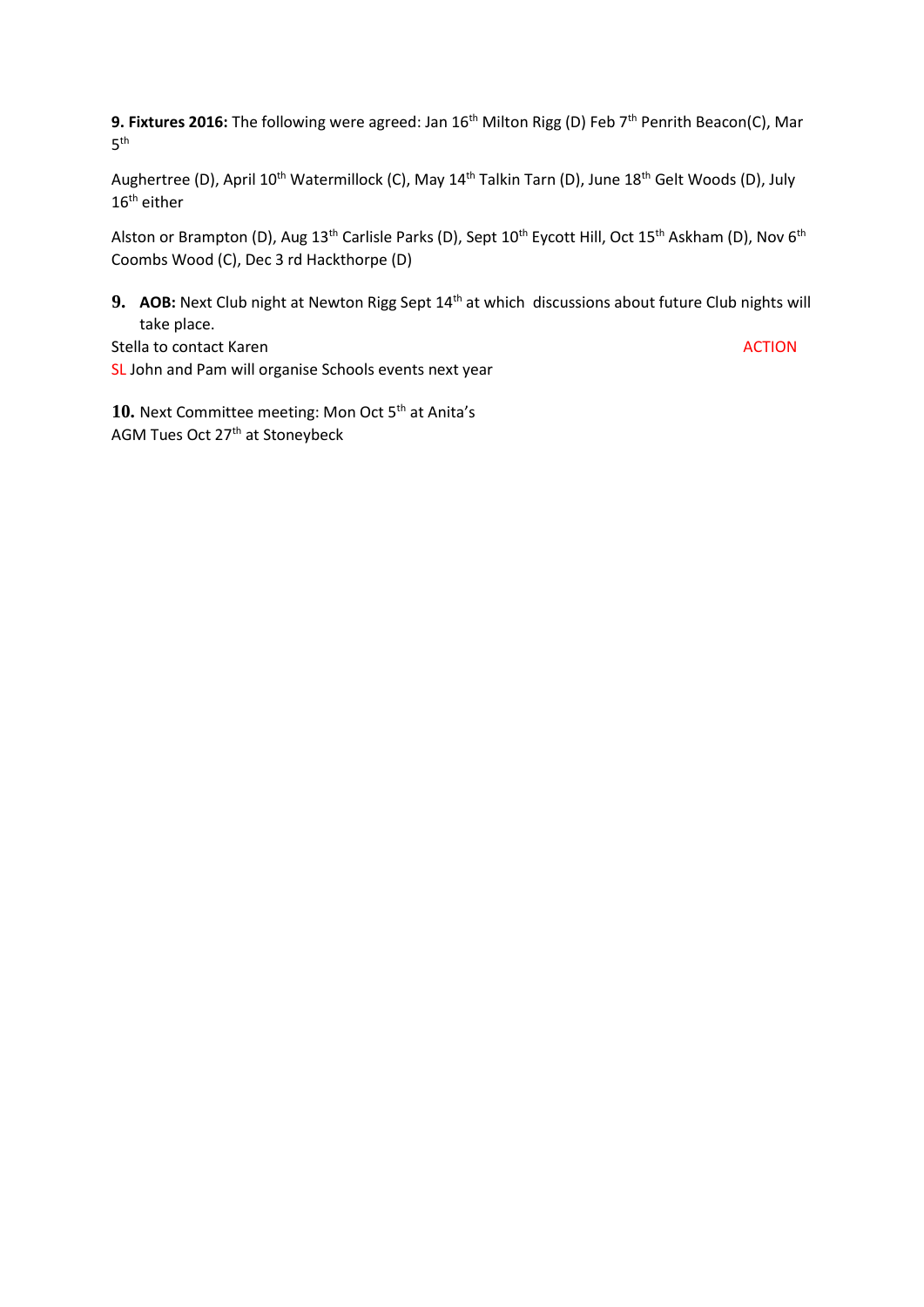# **Border Liners Orienteering Club**

# **Minutes of Committee Meeting on Monday Oct 5th 2015**

Present: Stella Lewsley (Chairman), Andy Lewsley, Christine Goulding, Dick Whitworth, Richard Evans, Emily Brown, Anita Laird, Paul Williams, John Roelich, David Rawle, Diana Mitchell

**1. Chair's Welcome:** Thanks to Anita for hosting meeting. Apologies from Jeff PD and Gerry Garvey

## 2. Minutes of previous meeting were signed

**3, Treasurer:** Accounts were circulated (not yet audited) and discussed. It was agreed that the club would pay juniors' entry fee for CSC and 50% of seniors' fees

- **4. CDM Meeting:** Christine attending. It was agreed that High Pike, Askham and Swindale should be offered as possible venues for Lakes 5 2018
- **5. Cumbria Schools Meeting:** This was attended by Andy and Stella. Cumbria Schools Champs will be split into Primary Schools Champs which would stand alone, and Secondary Schools which would be attached to a Galoppen event. It was agreed that BL would organise the Primary Schools Champs nest year with Hackthorpe as the likely venue. It would need a planner and organiser and 6-7 helpers. Date 29<sup>th</sup> June 2016. Permission for area needed ACTION A La Paul to

contact Karen re volunteers and a contact Karen revolunteers

**6. Feedback recent events:** 6<sup>th</sup> Sept Faulds Brow Lovely day, excellent courses but disappointing turn-out. More and earlier advertising needed  $14<sup>th</sup>$  Sept Club night. Programme for future club nights was decided

### **7. Follow up from previous meeting:**

Development plan review: It was decided to allow 45-60mins at next committee meeting for discussion about this

Second feather: The makers of the  $1<sup>st</sup>$  feather no longer in business. More enquiries needed

O tops for juniors. These have now been ordered. Cost approx £300 for 17 tops

Website: Nil to report

Knipescar-no further progress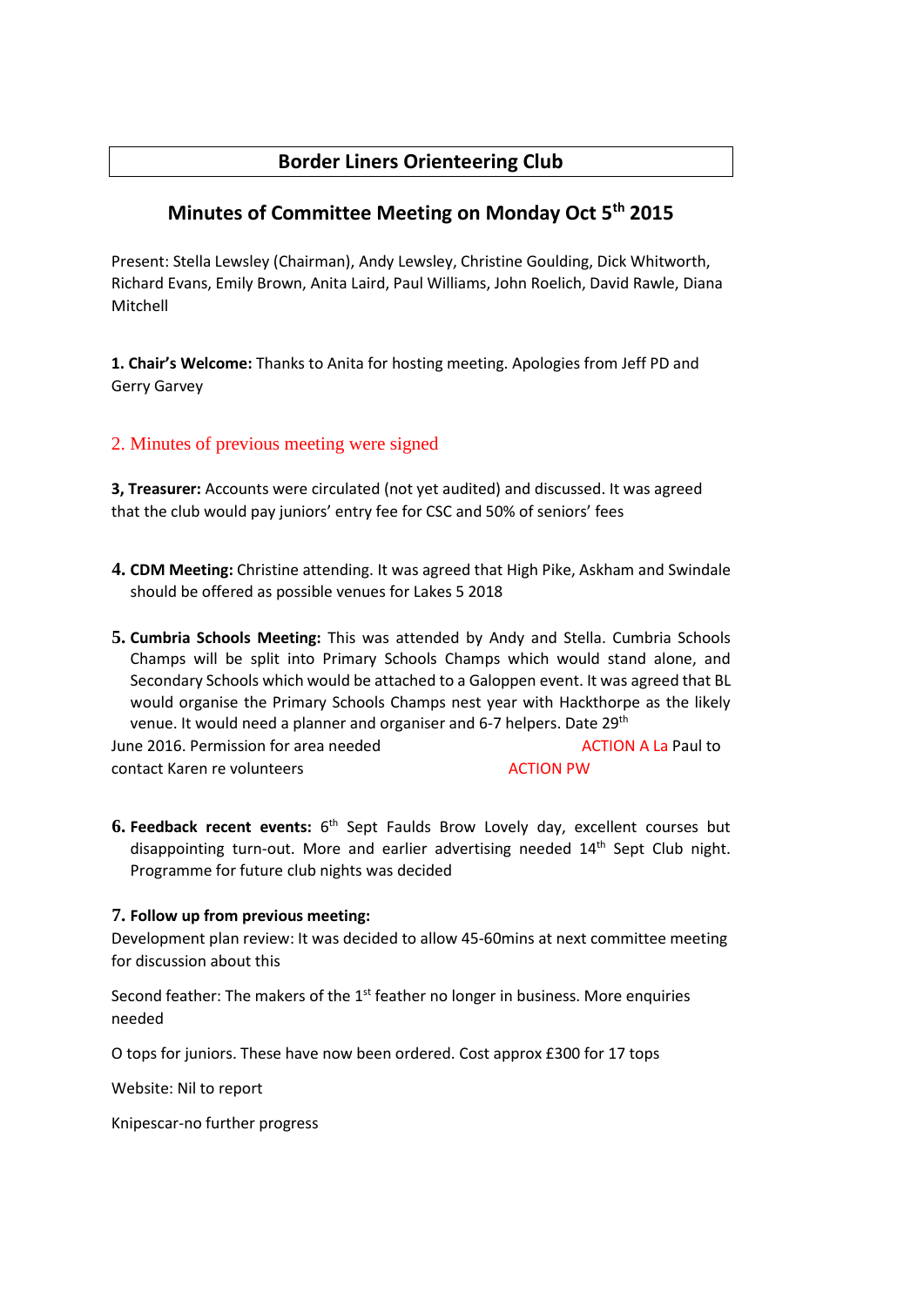## 8. Up-coming events:  $12<sup>th</sup>$  Oct Club night

17<sup>th</sup> Oct Carlisle Parks. It was agreed that it would be good to offer help both for novices before the event and also advice afterwards for those requesting it. Competitors could be directed from registration to a help desk. 5 committee members have already agreed to be available. Stella to inform Chris ACTION SL

14th Nov High Stand. Permission given and courses planned

Uncertainty about event between Christmas and New Year **ACTION ALA** 

### **9. Fixtures and Personnel:** Paul to e-mail list to Karen

We agreed to hold Gelt Wood event on June 18<sup>th</sup> even though the Gelt Gladiator is the weekend before

**10. Club Awards**: In future it will be the Chairperson's prerogative in consultation with other committee members to decide on the awards

**11. AOB:** Messengermire Wood might be suitable for mapping but may have been mapped by WCOC. Dick to enquire and the ACTION DW ACTION DW

Lost dibbers: It was agreed the Club should purchase more

Di standing down at AGM. New minutes secretary needed. Christine to e-mail Karen with the

positions being vacated and a set of the set of the ACTION CG

12. Next committee meeting: Mon 23rd Nov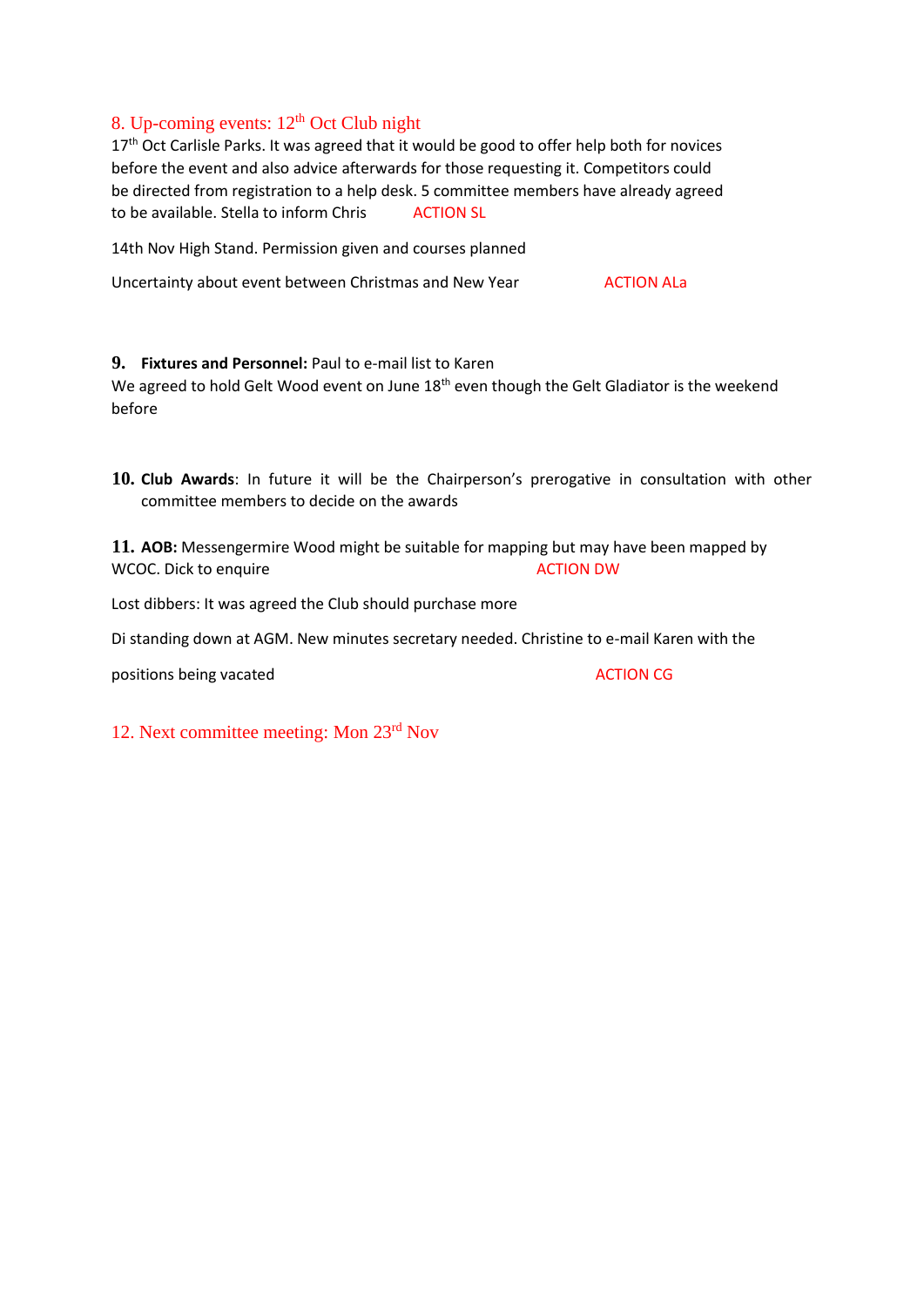Minutes AGM 27th October Stoneybeck

Chair - Stella Lewsley

Treasurer - Dick Whitworth

Secretary - Christine Goulding

- 1. Apologies Emily Brown, Andrew and Judy Suddaby, Karen Blackburn, Paul Gaines, Di and Clyde Mitchell, John Roelich
- 2. 2014 Minutes accepted
- 3. Matters arising none presented
- 4. Chairman Stella's Report Thanks to all active members doing all their hard and IMPORTANT jobs. Everyone is vital. Planners and Organisers ditto. Fifth out of Eleven at Compass Sport Trophy. Next year heat at Stirling. Lots of good performances this year. Club Night at Penrith. Christmas Social. Lots of good memories this year.
- 5. Schools Report (none presented)
- 6. Richard Moss's Report Membership increasing
- 7. Jenny Wren Club Night Report average of around 12, Castle Park 20 and Christmas 20+ Dates and venues planned to June next year - lots of diverse locations. Any feedback welcome.
- 8. Bulletin it is fondly thought of and missed, but no-one is willing to take it on. Thank you to Isabel for all her hard work in producing it.
- 9. Treasurer finances healthy increased by a third this year due to Lakes last year. Would otherwise have been about £400 increase. Some events have made a loss this year. Some events have had low numbers. MEMBERSHIP FEES Adult £5, £1 Junior agreed - NO CHANGE (P - Dick S - Richards Evans)
- 10. Development Plan to be discussed by committee at next meeting
- 11. Club Awards Junior Emily Brown well done for some excellent performances but look out there are new Juniors close behind, Senior - John Roelich - for some sterling work with the Schools and the Lakes Swindale event and lots of other organising.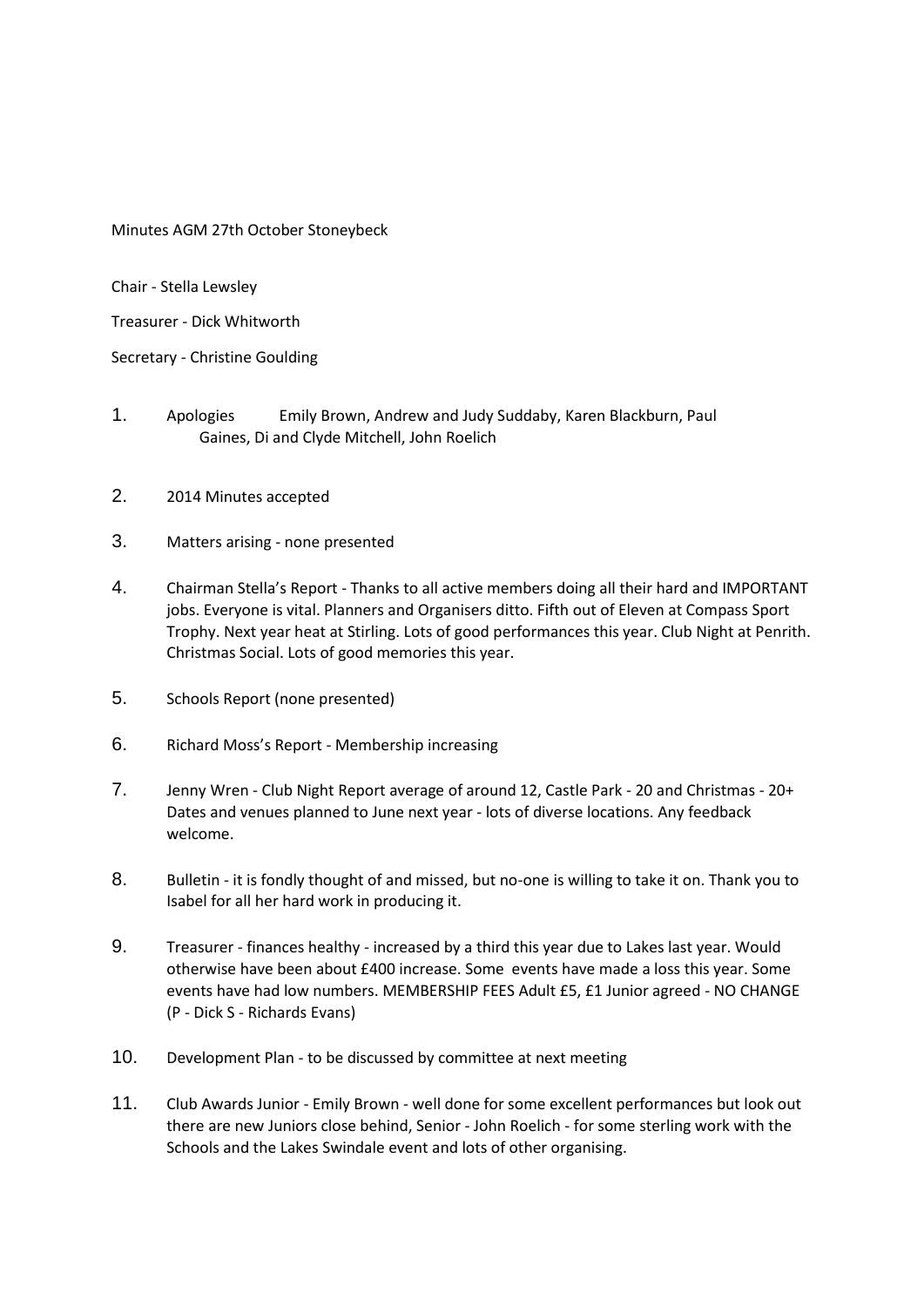- 12. Stepping down from Committee:-Thanks to Isabel Berry for all her hard work organising senior coaching this year. Thank you to Di Mitchell for her succinct and accurate minutes. And of course to John Roelich, stepping down from Schools & Youth Development.
- 13. Proposal to vote back in on block 2014 committee. P- Shirley Moss, Seconded Raymond Wren. New Minutes Secretary - Anita Evans - Schools and Youth

Development - VACANT Coaching - VACANT some people to come onto Committee No 1 Paul Williams - P AL, S AL. No 2. Richard Evans P-CG, S- SL NEW Safety Officer - Raymond Wren

14. AOB Refresher - Safety Course January 2016 Bothel's new Village Hall - Saturday to be organised - would be good to have refreshers for people who have already had.

#### PRESENT

Stella and Andy Lewsley, Anita Laird, Richard and Anita Evans, Raymond and Jenny

Wren, Paul Willaims, Richard and Shirley Moss, David Rawle, Gerry Garvey, Chris and

Helen Lates, Jeff Powell Davis, Angela and Dick Whitworth and Marguerite Pennell, Christine Goulding (minute taker)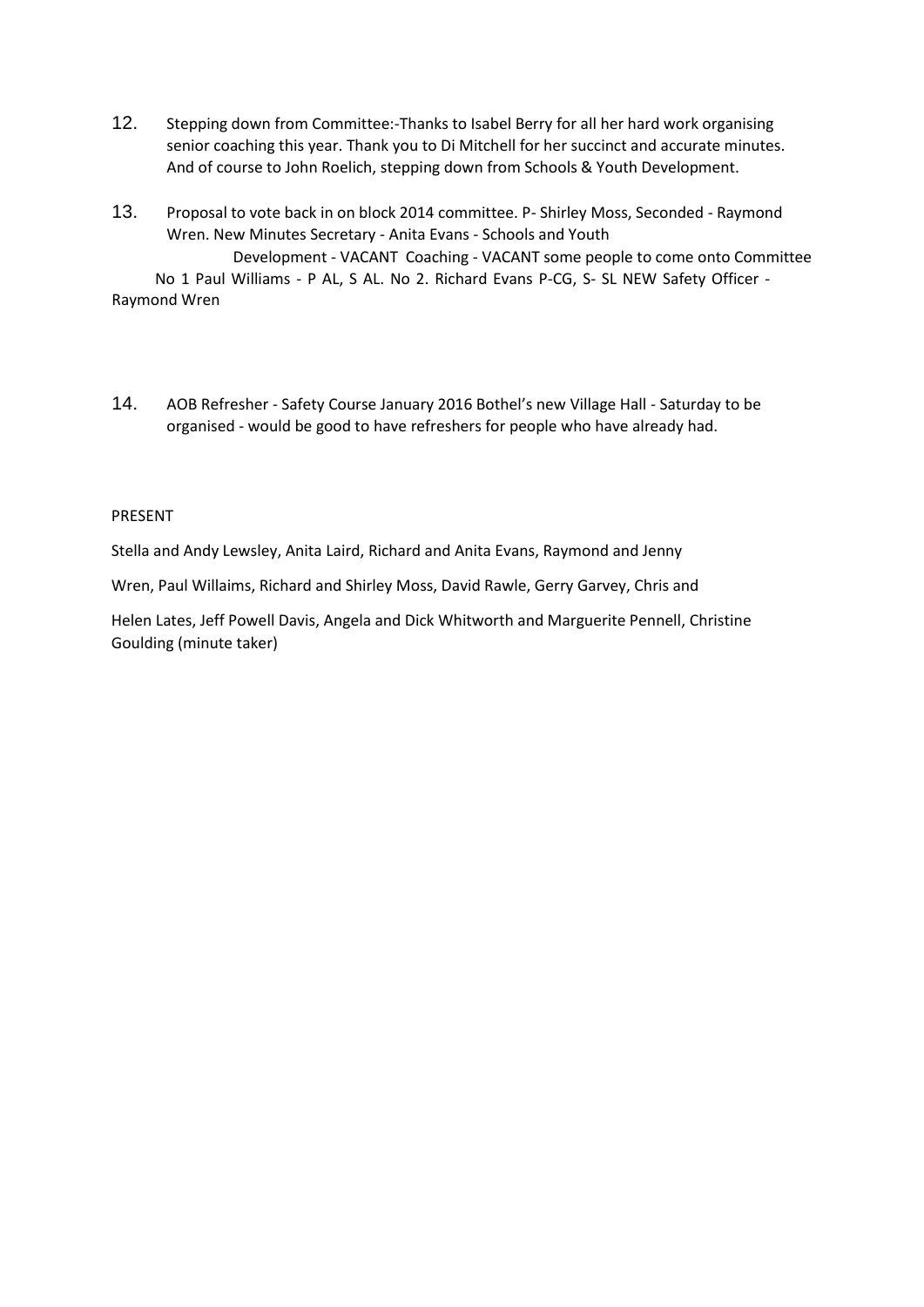# Minutes of the Border Liners Committee Meeting of Monday 23rd

November Venue: Carlisle (with thanks to Jon and Pam Roelich)

Present: Stella Lewsley, Dick Whitworth, Christine Goulding, Emily Brown, Paul Williams, Jeff Powell Davies, Anita Laird, John Roelich, Andy Lewsley

Apologies were received from Richard & Anita Evans and Gerry Garvey

- 1. The Chair welcomed everybody to the meeting.
- 2. The minutes were taken as read, there were no amendments or matters arising.
- 3. The Treasurer reported that: the second 'feather' was ordered and would arrive by 4/12 at a cost of £218.00 the junior O tops had arrived and had been paid for at a unit price of £18.80 that access fees for High Stand (Forestry Commission) and Penrith Beacon (Lowther estates) had been paid.
- 4. The Carlisle Parks event had attracted 48 competitors, it had been well received. Many thanks to Chris Lates for organising. The help for beginners had been worthwhile. It was felt that it only needs to be 'formally' organised for events at accessible venues such as Talkin Tarn and the Parks. The idea (from MDOC) of providing an information pack for beginners was thought to be helpful. **This to be added to the development plan.**

High Stand had been well attended. Thanks to David Rawle for planning and to Christine for organising on the day The club nights at Armathwaite School and Newton Rigg had each been attended by around 10 members. Thanks to Andy and Stella for organising.

5. The Base map from Stan Johnston of Greystoke Forest was thought to be a good starting point and could be used

for a Saturday Morning event probably in early 2017 and possibly for a summer evening club night

Action Andy L to revisit the area

 Andy L to contact Stan to send access details to Anita L.

6. Safety Training, after some discussion it was decided to ask Angela Whitworth if she could run this after the Talkin Tarn event on 14/5. The course would also be offered to other local clubs for a nominal fee. It was decided the classroom would be a more suitable location than the boathouse in the first instance.

Action: Dick W to ask Angela if this

is suitable.

CG to email those members

who are involved in

who have not **been** on the course.

running events in the near future near future